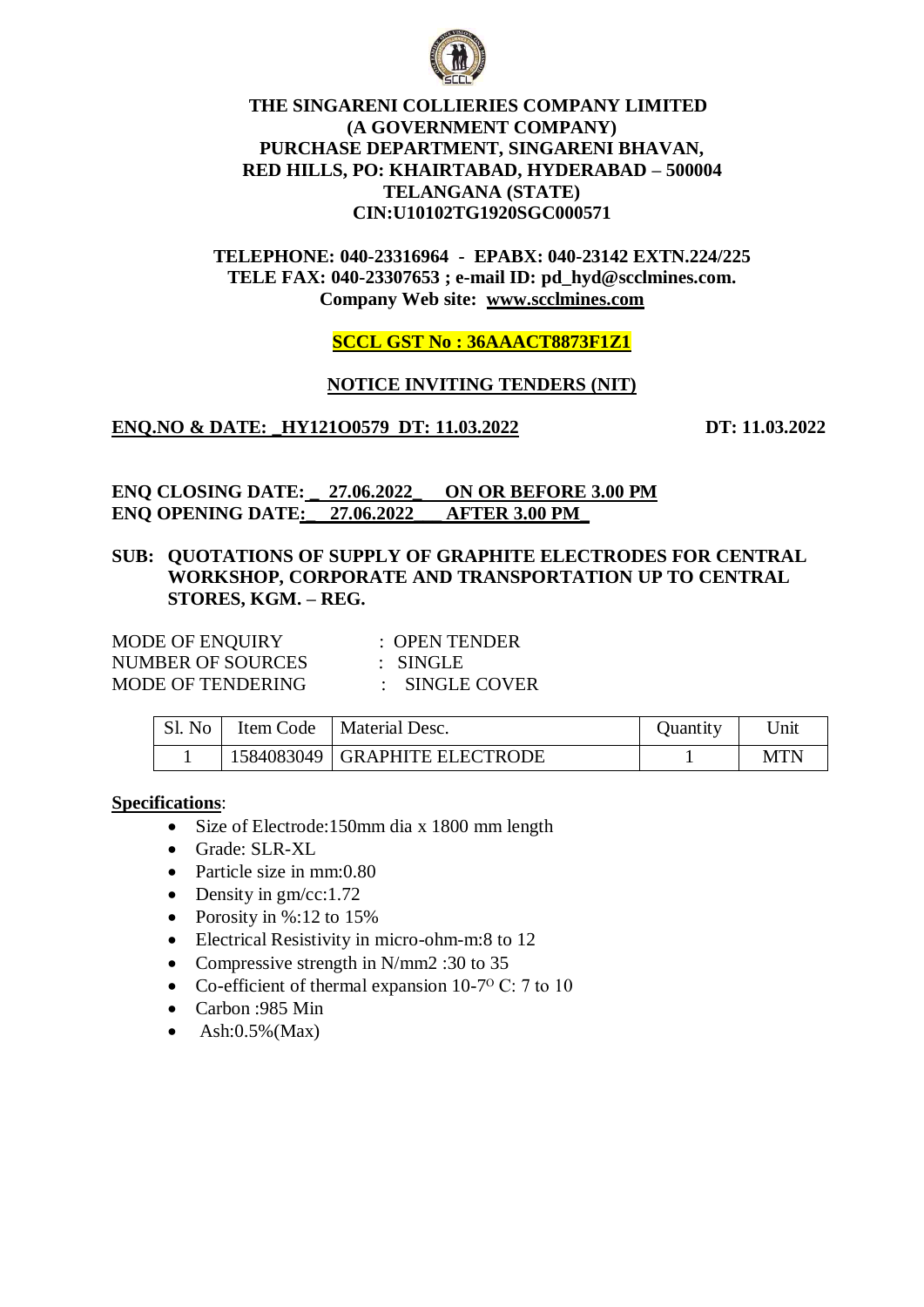



# DELIVERY PERIOD: TO BE SUPPLIED WITH IN 7 TO 10 DAYS SUPPLY: Central Stores, Kothagudem

Firms are requested to submit offers with sufficient knowledge of enquired items. If any doubt regarding enquired item, please ask before submitting offers only. Few firms are not supplying items/materials. Their offers will not be considered.

### **NOTE: FIRMS ARE REQUESTED TO MENTION DELIVERY PERIOD, GUARANTEE PERIOD, MAKE OF THE ITEM IF ANY, OFFERS WITHOUT ABOVE, WILL NOT BE CONSIDERED FOR FURTHER PROCESS**

### NOTE:

I. Submit sealed covers. These covers to be submitted with Enquiry No, date & Address of SCCL and Firms name.

Vendors who can supply within 1 to 2 weeks on receiving the Order copy only should participate in the enquiry.HSN CODE TO BE MENTIONED.

- 1. Offers are invited from vendors located in Hyderabad/Secunderabad vendors only will be considered.
- 2. OFFER VALIDITY: Bidder shall keep the offer valid for a period of 4 months from the date of opening of the tenders. The offer with less validity period than stipulated is liable for rejection.
- 3. GST (GOODS AND SERVICE TAX) registration certificate to be submitted along with material HSN/SAC CODE. The applicability of GST & other taxes, if any, in % shall be clearly mentioned an extra.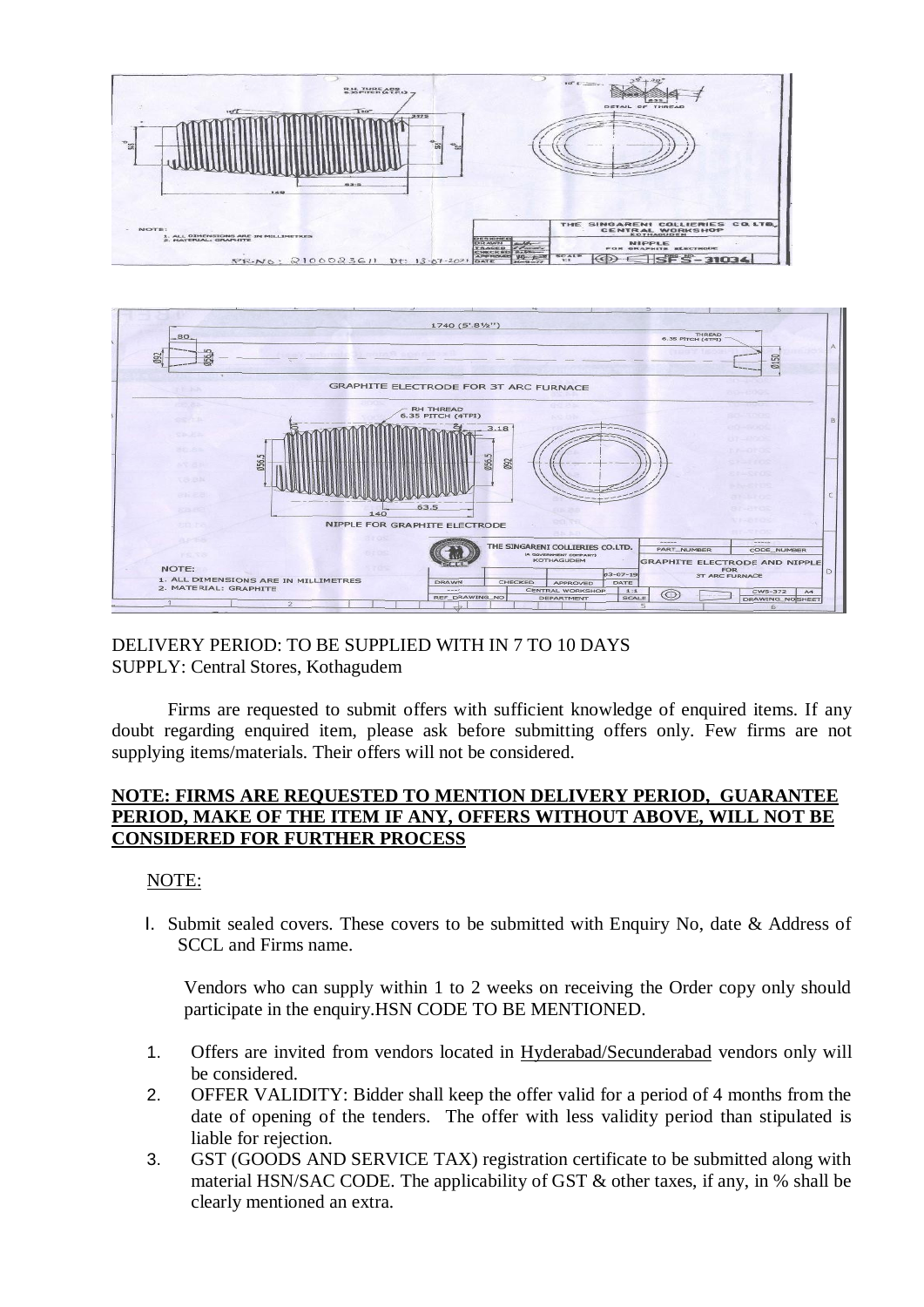4. The bidders offered without any GST & other taxes, their landed cost will be arrived by taking maximum GST% quoted by other bidders.

# **A) GENERAL TERMS AND CONDITIONS**

- a. Validity, delivery period, GST, Warranty / Guarantee to be mentioned.
- b. Tenders received after stipulated time and date will not be considered. For whatsoever reasons thereof.
- c. Quotation must be on a paper identifying the firm with telephone number etc. They should be clear and free from corrections and erasing.
- d. Rate quoted by you should be valid for 120 days from the date of opening of tenders and no revision of rates will be permitted during the above period.
- e. Rate should be quoted as per the sizes / units / makes / brands asked for otherwise such offers will not be considered.
- f. The quantity shown in the enquiry is not firm and fixed. It may be increased /decreased.
- g. The material is to be supplied as per the tender enquiry and should be delivered at Central Stores, Kothagudem. no transportation charges will be paid separately unless it is mentioned in the offer clearly. Mention whether the offer is Ex-showroom, Ex-work or delivery at our office, Hyderabad.
- h. Samples of the items should be submitted in case, they are asked for in the enquiry.
- i. Those who are having ready stocks, capable of supply of material as per the enquiry within the stipulated time only need to forward their offer.
- j. M/s SCCL deserves the right to reject any/all the tender (s) or accept any offer or part thereof without giving any reasons. Its decision in this matter will be final and binding on all the tender/(s).
- k. Sealed tenders can be dropped in the tender box in the Company Purchase Office at Hyderabad or can be sent by post / courier before the due date and time. Fax quotations are not accepted
- l. M/s SCCL will not, in any way, be responsible for any postal delay.
- m. Separate cover may be used for each quotation. Quotations of different enquiries put in single cover will not be considered.
- **n.** Payment will be made within 30 days after receipt of material at **Central Stores, Kothagudem .**
- o. YOU HAVE TO SUBMIT YOUR BANK DETAILS FOR RTGS/ONLINE PAYMENTS

# **Tax retention clause:**

The supplier shall upload his Tax Invoice in the GSTN as per the provisions of the GST Act i.e., by 10th of the month subsequent to the month in which "Time of Supply" arises. In respect of orders where the entire order quantity is executed in phased manner through multiple invoices or where staggered payment is made, if the "Tax Invoice" is not uploaded within the time limits prescribed under GST Act, the tax amount will be withheld from the payment made against subsequent Invoice till such time the invoice is uploaded. The final payment is subject to compliance of all formalities under GST by the supplier.

- B) From 01.11.2020 onwards all the vendors whose turnover is more than Rs.500 Crores or above in the financial years 2018-19, 2019-2020  $& 2020-21$  have to submit e-invoice with QR code printed on it. If the turnover is less than Rs.500 Crores than the firm has to declare that we are exempted from e-invoicing requirement. Therefore, the said einvoicing provisions are not applicable to our company. Towards this, the firm is required to submit undertaking detailed in "ANNEXURE" along with Invoice.
- C) BILLS WILL NOT BE ACCEPTED WITHOUT e-INVOICING IF THE AGGREGATE TURNOVER IN ANY OF THE THREE FINANCIAL YEARS 2018-19, 2019-2020 & 2020-21 EXCEEDS Rs.500 CRORES.